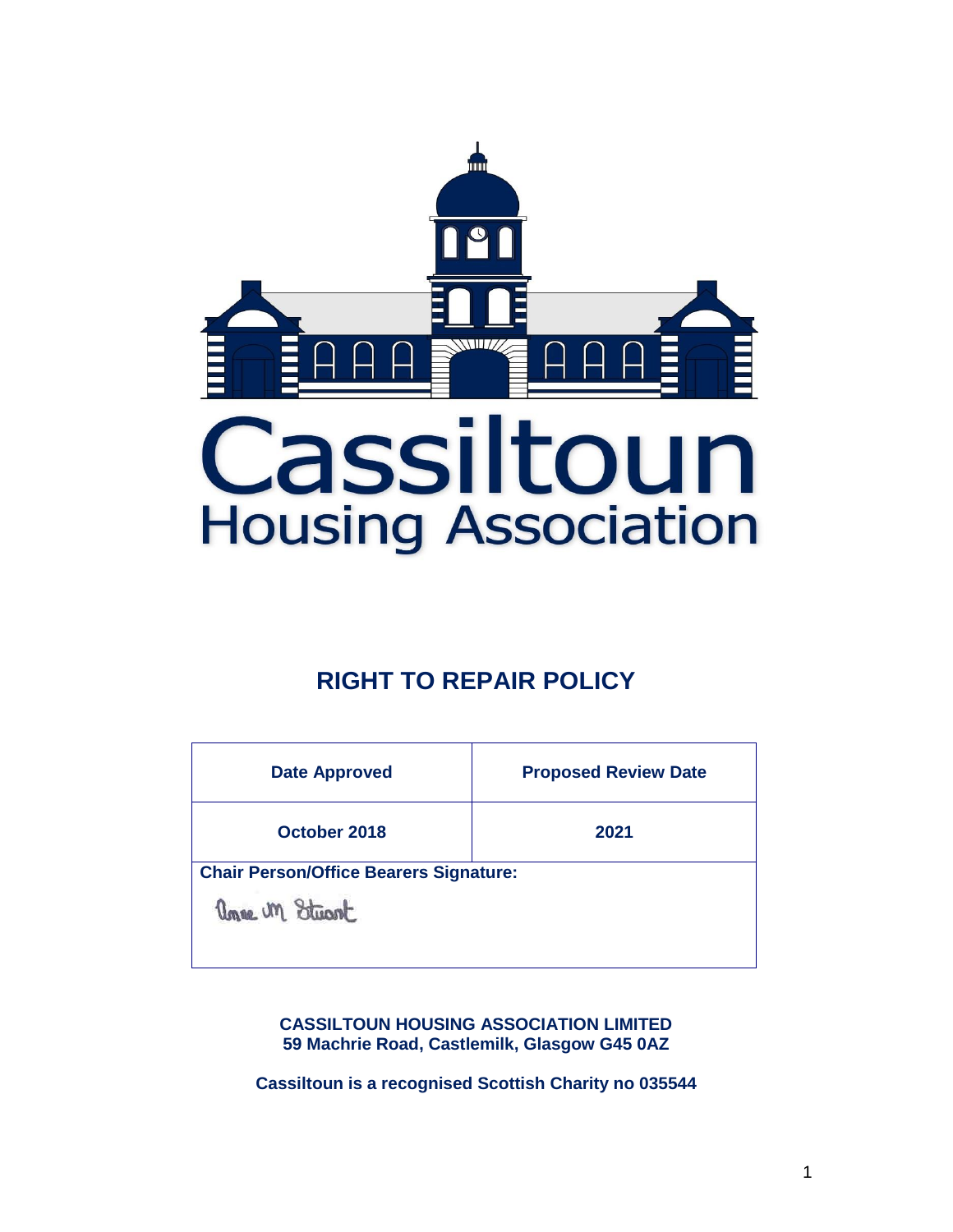#### **CASSILTOUN HOUSING ASSOCIATION LIMITED**

#### **RIGHT TO REPAIR POLICY**

#### **1. INTRODUCTION**

This policy supersedes the previous Right to Repair Policy, which was approved in December 2008. The Policy has been developed to make Casssiltoun Housing Association tenants aware of the statutory repair rights.

In preparing this policy, the Association has adopted in full the provisions of the following: -

- [Housing \(Scotland\) Act 2001;](http://www.hmso.gov.uk/legislation/Scotland/acts2001/20010010.htm)
- [The Scottish Secure Tenants \(Right to Repair\) Regulations 2002;](http://www.opsi.gov.uk/legislation/scotland/ssi2002/20020316.htm)
- [The](http://www.communitiesscotland.gov.uk/stellent/groups/public/documents/webpages/shr_performancestan_ia47f1df80.pdf) Scottish Social Housing Charter April 2017 and in particular: -

*Charter Outcome and Standard 2: Communication: tenants and other customers find it easy to communicate with their landlord and get the information they need about their landlord, how and why it makes decisions and the services it provides.*

*Charter Outcome and Standard 5: Repairs, maintenance and improvements: tenants' homes are well maintained, with repairs and improvements carried out when required, and tenants are given reasonable choices about when work is done.* 

Under the terms of the Scottish Secure Tenants (Right to Repair) Regulations which came into effect on 30<sup>th</sup> September 2002, a tenant has a statutory right to have certain qualifying repairs carried out within specified response times. Failure to carry out qualifying repairs within the given response time will entitle tenants to a compensation payment and to instruct an alternative contractor from the Association's list of approved contractors.

A list of qualifying repairs is given in Appendix 1.

The Association maintains a list of approved contractors prepared to carry out qualifying repairs. The list will include a primary contractors who will be instructed to carry out all qualifying repairs and secondary contractors with similar trade expertise who will be available for tenants to instruct should the primary contractor fail to carry out the repairs within the prescribed completion period.

#### **2. NOTIFICATION OF AND CARRYING OUT QUALIFYING REPAIRS**

Where a tenant applies to the Association for a qualifying repair to be carried out the following action will take place: -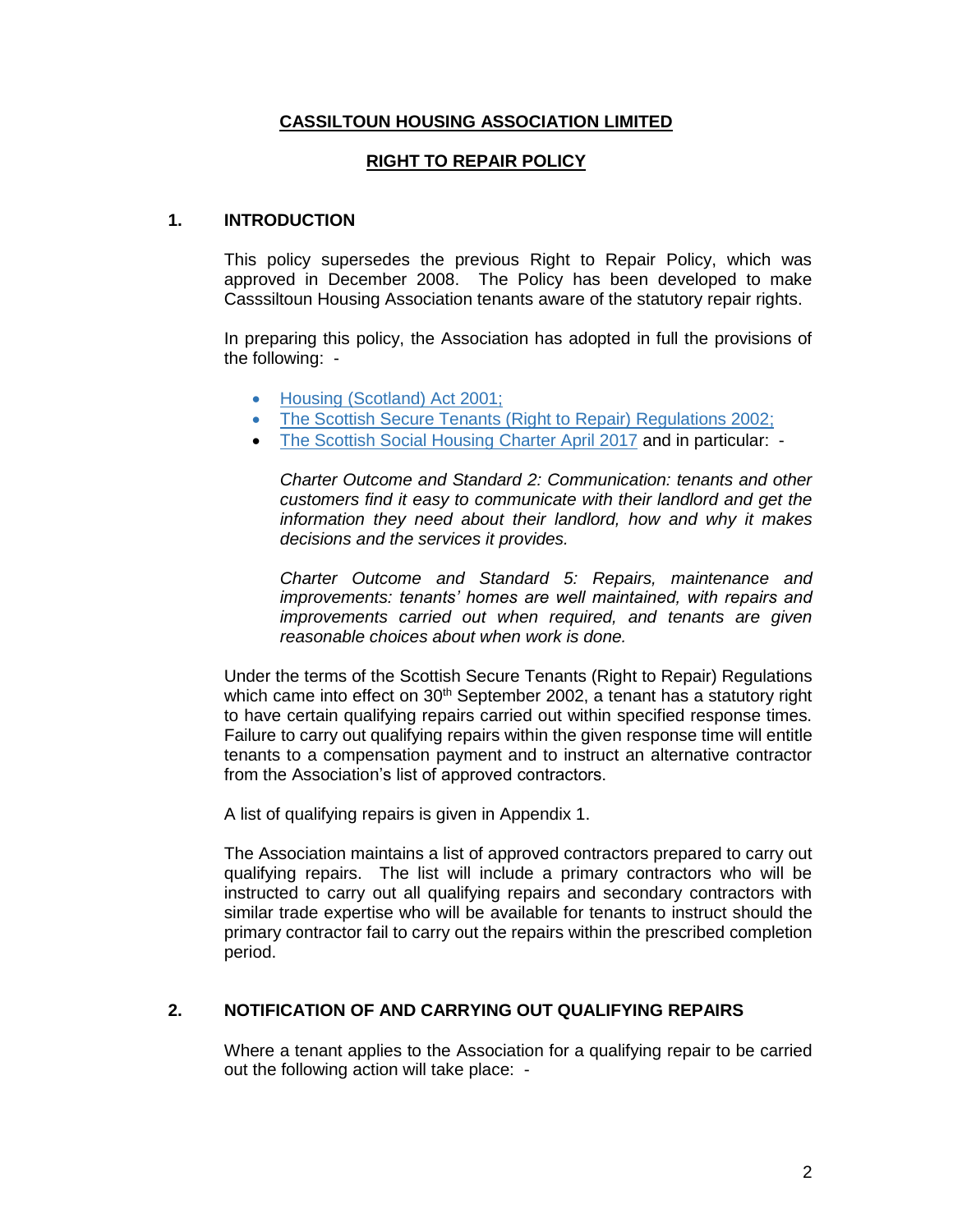- i) If the Operations Team considers it necessary to inspect the house to ascertain whether the repair is a qualifying repair, a pre-inspection will be carried out;
- ii) In any case, the landlord shall let the tenant know whether the subject of the tenant's application is a qualifying repair and where it is, make arrangements for access with the tenant and provide details of–: -
	- The maximum period within which the qualifying repair is to be completed (see Appendix 1);
	- The last day of that period;
	- The effect of the Regulations; and
	- The name, address and telephone number of the primary contractor and at least one other listed contractor from the list of contractors maintained by the landlord; and
- iii) If the subject of the tenant's application is a qualifying repair, the landlord shall issue a works order to the primary contractor and provide details of: -
	- The qualifying repair;
	- The period within which the qualifying repair is to be completed;
	- The last day of the maximum period; and
	- The arrangements made for access.

# **3. FAILURE TO PROVIDE ACCESS**

Where a tenant fails to provide access for the qualifying repair to be inspected or carried out, the tenant will not be eligible for compensation and will be advised of this in writing.

#### **4. MAXIMUM PERIOD**

- i) The maximum period within which a qualifying repair is to be completed is the number of working days specified in Appendix 1.
- ii) The maximum period shall start on the first working day after:
	- The date of notification of the qualifying repair to the Association; or
	- The date of inspection.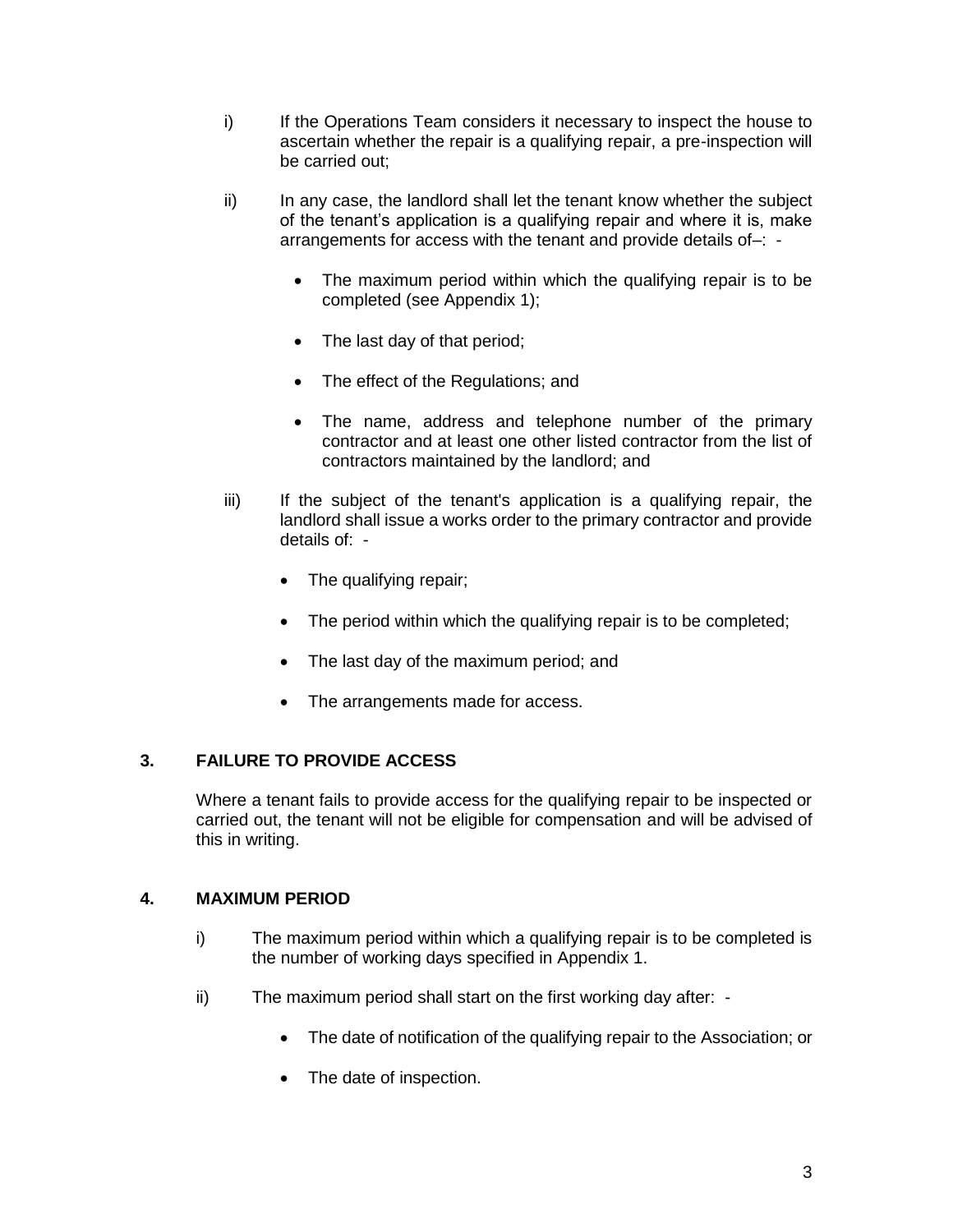### **5. INSTRUCTING ANOTHER APPROVED CONTRACTOR**

- i) Where the primary contractor has not started the qualifying repair by the last day of the maximum period, the tenant may instruct the second approved contractor to carry out the qualifying repair up to a maximum amount of £350.
- ii) As soon as the second contractor receives the instruction from the tenant, that contractor shall inform the Association that it has been instructed and shall be entitled on request to obtain a copy of the works order.
- iii) The Association shall advise the contractor the number of working days in the completion period from the date of instruction and cancel the original instruction to the primary contractor.

# **6. COMPENSATION**

- i) Where the primary contractor has failed to carry out the qualifying repair by close of business (5.00 p.m.) on the last day of the maximum period the Association shall pay to the tenant a sum of compensation calculated as follows: -
	- £15 for the initial period, and
	- £3 for every working day thereafter until completion subject to a maximum amount of compensation of £100.

The Association will seek to re-coup any compensation payments it has had to make from the primary contractor responsible for the delay.

#### **7. SUSPENSION OF MAXIMUM PERIOD**

i) The running of the maximum period shall be suspended in exceptional circumstances beyond the control of the Association or the contractor who is to carry out the qualifying repair, which prevent the repair being carried out.

Examples of this would be bad weather and complete loss of electrical, gas or water supply through fault of service utilities.

ii) The Association will contact the tenant to advise of the suspension of the running of the maximum period which must thereafter be confirmed in writing.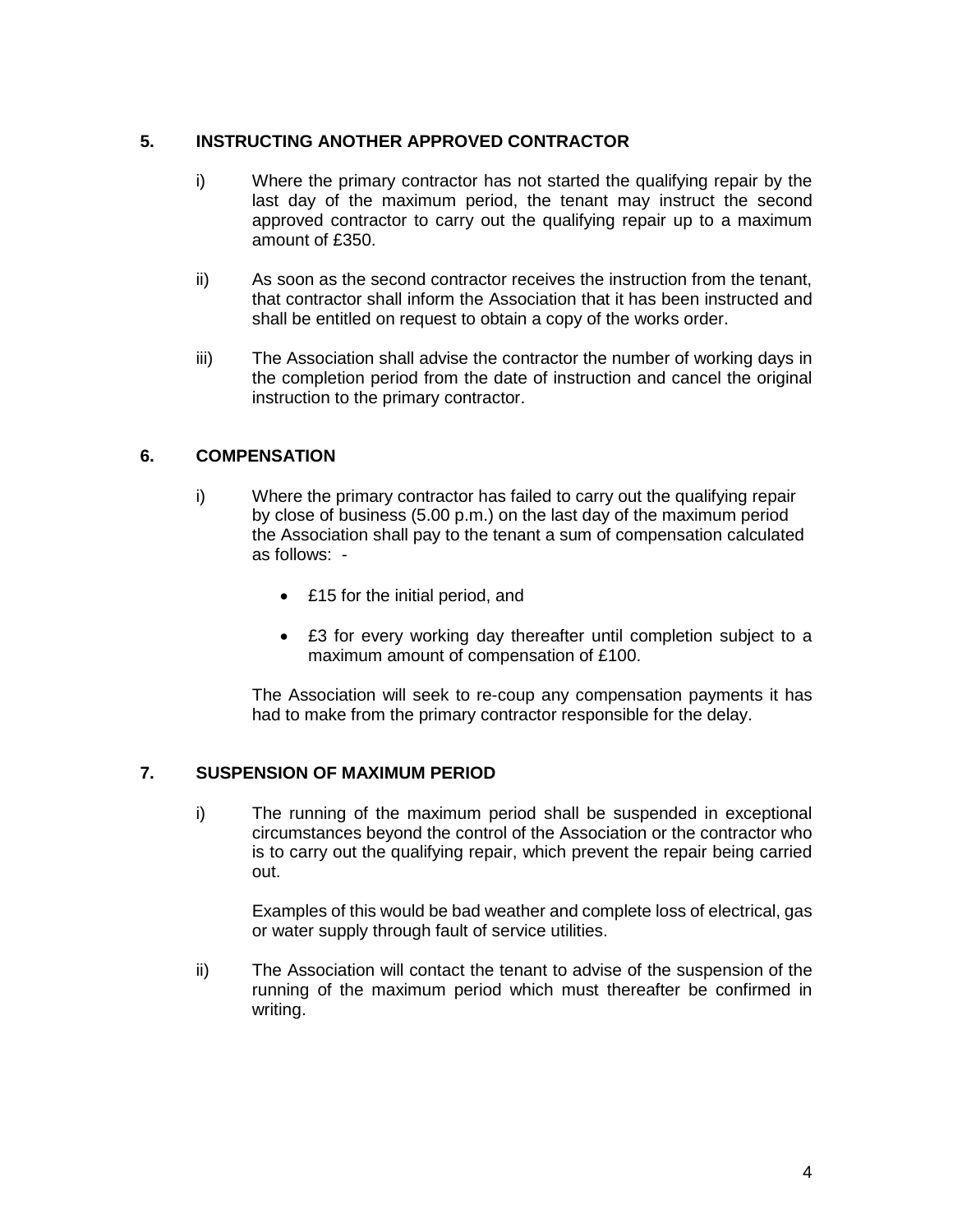# **8. PROVIDING INFORMATION ABOUT RIGHT TO REPAIR**

The Association shall let its tenants know in writing once a year of the Right to Repair provisions of the Regulations and include the list of contractors prepared to carry out qualifying repairs.